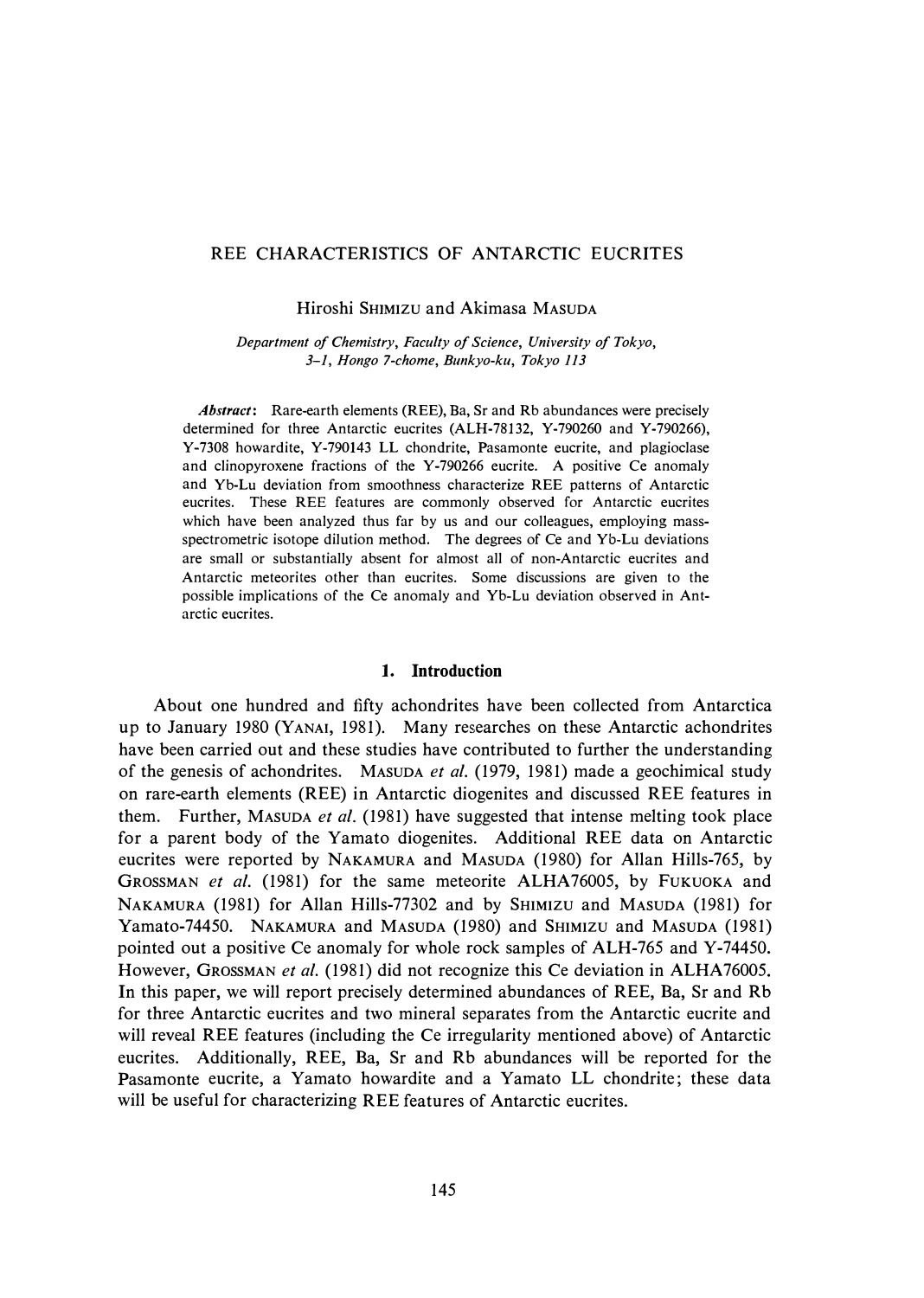#### **2. Samples and Analytical Procedures**

**Antarctic eucrites analyzed in this study are Allan Hills-78132,71, Yamato-790260,74 and Yamato-790266,95. Plagioclase and clinopyroxene fractions from Y-790266,95** were separated by bromoform  $(d=2.85)$  and methylene iodide  $(d=3.33)$ . **According to MASON (1981) and NATL INST. POLAR RES. (1982), ALH-78132, Y-790260 and Y-790266 are polymict eucrites. About half of the Y-790266 eucrite consists of medium grained crystalline eucrite clasts, one of which has been donated to us. REE, Ba, Sr and Rb abundances are also determined for the Pasamonte eucrite, Yamato-7308 howardite and Yamato-790143,94 LL chondrite. TAKEDA (1979) suggested that Pasamonte represents a surface eucrite layer. Y-7308 howardite is rich in diogenitic component but eucritic clasts are also present in this meteorite (MIYAMOTO**  *et al.,* **1978). Y-790143 is described as an impact-melted, fine crystalline LL chondrite (SATO** *et al.,* **1982).** 

**REE, Ba, Sr and Rb abundances were determined by the mass-spectrometric stable**  isotope dilution method. The precisions of analyses are believed to be below 1% **in most cases.** 

# **3. Results and Discussion**

**Results of REE, Ba, Sr and Rb abundances obtained in this study are shown in Table 1 and Figs. 1, 2, 3 and 4, where the results for the following eucrites are also presented: ALH-765 and Juvinas (NAKAMURA and MASUDA, 1980), Y-74450 (SHIMIZU and MASUDA, 1981) and ALH-77302 (FUKUOKA and NAKAMURA, 1981).** 

**The REE pattern of Y-790143 LL chondrite shows a small fractionation in light REE, might be brought about as a result of impact melt process.** 

**A positive Ce anomaly and the apparent deviation of Yb and Lu from smoothness are observed for all patterns of Antarctic eucrites, whether from Yamato or Allan Hills. The degree of Ce deviation is presented numerically in Table 2. In this table the value of the factor indicating Ce deviation is the ratio between the observed Ce value and the calculated Ce value from Nd and Sm in the chondrite-normalized pattern. The Ce deviation factors for Antarctic eucrites are 1.06-2.14, whereas the corresponding values are 0.98-1.05 for other meteorites in Table 2,** *i.e.,* **Pasamonte and Juvinas eucrites, Y-7308 howardite, Y-790143 (LL), Y-74362 (L6), ALH-769 (L6), Barwise (H5), Kirin (H5) and Peace River (L6) chondrites. Of the Antarctic eucrites studied by us, Y-790266 has the highest factor indicative of positive Ce deviation. The clinopyroxene fraction of the Y-790266 meteorite has a higher Ce deviation factor than the whole rock sample of the same meteorite, whereas the Ce deviation factor of the plagioclase fraction of this meteorite is smaller than that of the whole rock. Until now, REE abundances have been determined by us and our colleagues for 27 Antarctic meteorites by the mass-spectrometric isotope dilution method (MASUDA**  *et al.,* **1977, 1979; MASUDA and TANAKA, 1978; SHIMIZU** *et al.,* **1979; NAKAMURA and MASUDA, 1980; SHIMIZU and MASUDA,1981; FUKUOKA and NAKAMURA, 1981; this study). They include 8 chondrites, 7 diogenites, 6 eucrites, one howardite, two ureilites, one aubrite, one mesosiderite and one unique achondrite. Among them, a recog-**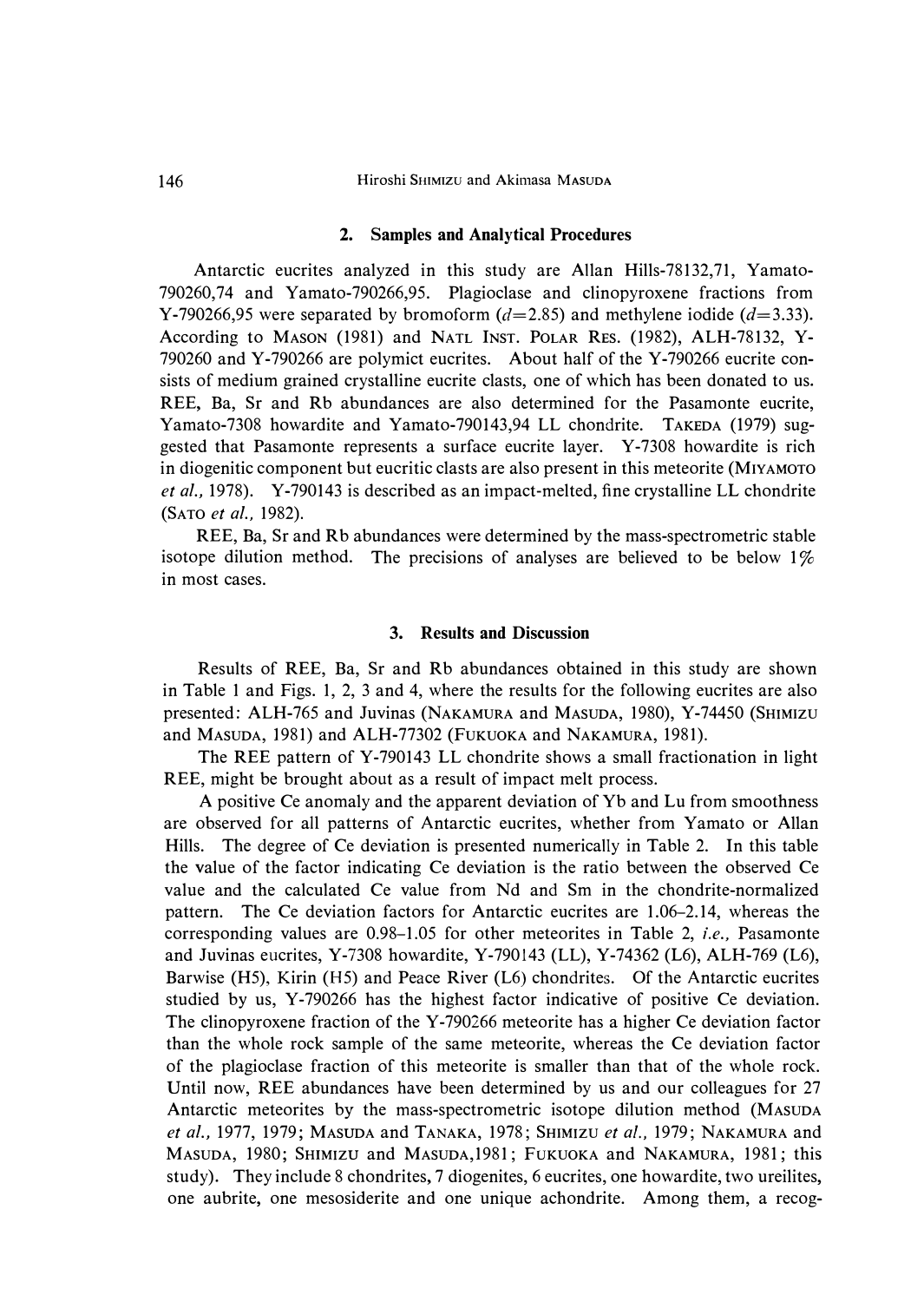|                         |               |         |         | $\sim$ 0.000 $\sim$ 0.000 $\sim$ 0.000 $\sim$ 0.000 $\sim$ 0.000 $\sim$ |          |         | <u> Albert de Samo</u> |                            |                           |                            |                             |                                        |
|-------------------------|---------------|---------|---------|-------------------------------------------------------------------------|----------|---------|------------------------|----------------------------|---------------------------|----------------------------|-----------------------------|----------------------------------------|
|                         | ALH-<br>78132 |         |         | Y-790260 Y-790266 Y-790266 Y-790266 Y-74450 <sup>1)</sup><br>$d$ < 2.85 |          |         | ALH-<br>$765^{2}$      | ALH-<br>773023)<br>eucrite | Pasa-<br>monte<br>eucrite | $Y-7308$<br>how-<br>ardite | Y-790143<br>LL<br>chondrite | nor-<br>malizing<br>value <sup>4</sup> |
|                         | eucrite       | eucrite | eucrite |                                                                         | d > 3.33 | eucrite | eucrite                |                            |                           |                            |                             |                                        |
| La                      | 1.225         | 2.48    | 1.667   | 1.24                                                                    | 1.256    | 3.59    | 2.21                   | 2.00                       | 2.80                      | 0.563                      | 0.409                       | 0.378                                  |
| Ce                      | 6.23          | 7.03    | 10.11   | 4.45                                                                    | 9.25     | 11.25   | 9.39                   | 5.87                       | 7.57                      | 1.487                      | 1.016                       | 0.976                                  |
| Nd                      | 2.65          | 4.27    | 3.74    | 2.32                                                                    | 3.14     | 7.43    | 4.97                   | 4.21                       | 5.72                      | 1.118                      | 0.696                       | 0.716                                  |
| Sm                      | 0.978         | 1.418   | 1.297   | 0.705                                                                   | 1.196    | 2.40    | 1.65                   | 1.40                       | 1.844                     | 0.362                      | 0.208                       | 0.230                                  |
| Eu                      | 0.543         | 0.587   | 0.715   | 1.773                                                                   | 0.1260   | 0.708   | 0.671                  | 0.532                      | 0.617                     | 0.1412                     | 0.0834                      | 0.0866                                 |
| Gd                      | 1.446         | 1.963   | 1.762   | 0.883                                                                   | 1.789    | 3.26    | 2.20                   | 1.89                       | 2.54                      | 0.515                      | 0.277                       | 0.311                                  |
| Dy                      | 2.02          | 2.49    | 2.28    | 1.029                                                                   | 2.55     | 3.82    | 2.63                   | 2.41                       | 3.06                      | 0.632                      | 0.343                       | 0.390                                  |
| Er                      | 1.365         | 1.598   | 1.485   | 0.612                                                                   | 1.754    | 2.37    | 1.73                   | 1.50                       | 1.929                     | 0.413                      | 0.219                       | 0.255                                  |
| Yb                      | 1.509         | 1.667   | 1.636   | 0.546                                                                   | 2.09     | 2.30    | 1.80                   | 1.56                       | 1.877                     | 0.424                      | 0.229                       | 0.249                                  |
| Lu                      | 0.236         | 0.251   | 0.249   | 0.0784                                                                  | 0.316    | 0.341   | 0.271                  | 0.238                      | 0.287                     | 0.0672                     | 0.0354                      | 0.0387                                 |
| Ba                      | 36.6          | 40.8    | 52.9    | 143.3                                                                   | 9.42     | 44.6    | —                      | 37.0                       | —                         | 6.21                       | 5.28                        | 4.21                                   |
| <b>Sr</b>               | 68.2          | 70.4    | 79.3    | 215                                                                     | 12.71    | 78.5    | —                      | 78.0                       | —                         | 18.39                      | 10.03                       | 11.1                                   |
| Rb                      | 0.408         | 0.314   | 0.350   | 0.852                                                                   | 0.284    | 0.362   |                        | 0.704                      |                           | 0.463                      | 3.93                        |                                        |
| amount<br>taken<br>(mg) | 259.9         | 120.4   | 39.22   | 1.04                                                                    | 4.92     | 52.35   | 468                    | 6.3                        | 155.7                     | 246.7                      | 107.6                       |                                        |

Table 1. REE, Ba, Sr and Rb abundances (ppm).

1) SHIMIZU and MASUDA, 1981. 2) NAKAMURA and MASUDA, 1980. 3) FUKUOKA and NAKAMURA, 1981. 4) The normalizing values for REE and Ba are from abundances of these elements in Leedey chondrite (MASUDA et al., 1973; NAKAMURA and MASUDA, 1973b). The normalizing value, 11.1 ppm, for Sr is from GOPALAN and WETHERILL, 1971.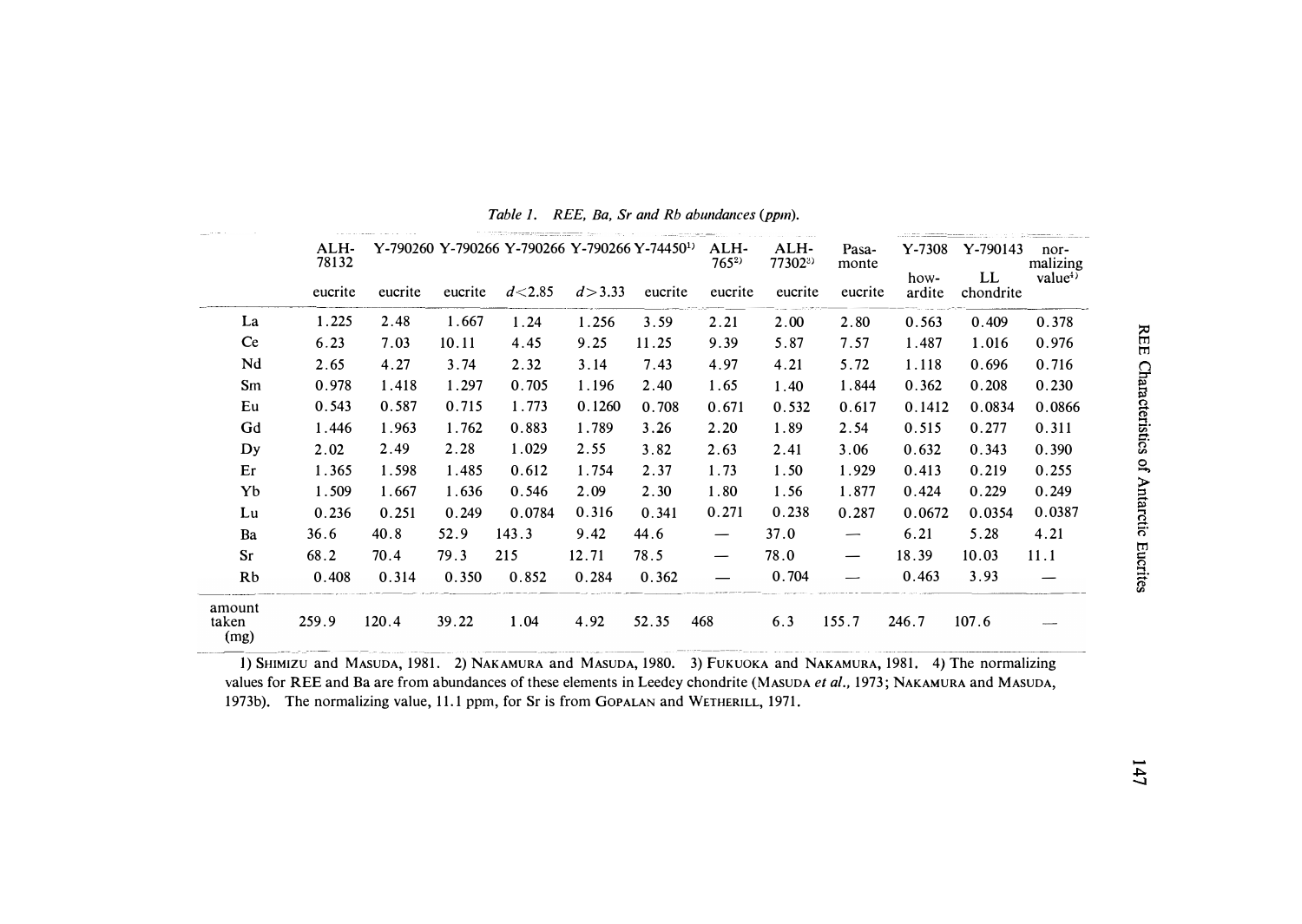

Fig. 1. Chondrite-normalized REE-Ba-Sr patterns of Antarctic eucrites. Data for ALH-765 and Y-74450 are from NAKAMURA and MASUDA (1980) and SHIMIZU and MASUDA (1981), respectively.



Fig. 2. Chondrite-normalized REE-Ba-Sr patterns of Antarctic eucrites (ALH-77302 and ALH-78132), howardite (Y-7308) and LL chondrite (Y-790143). Data for ALH-77302 are from FUKUOKA and NAKAMURA (1981).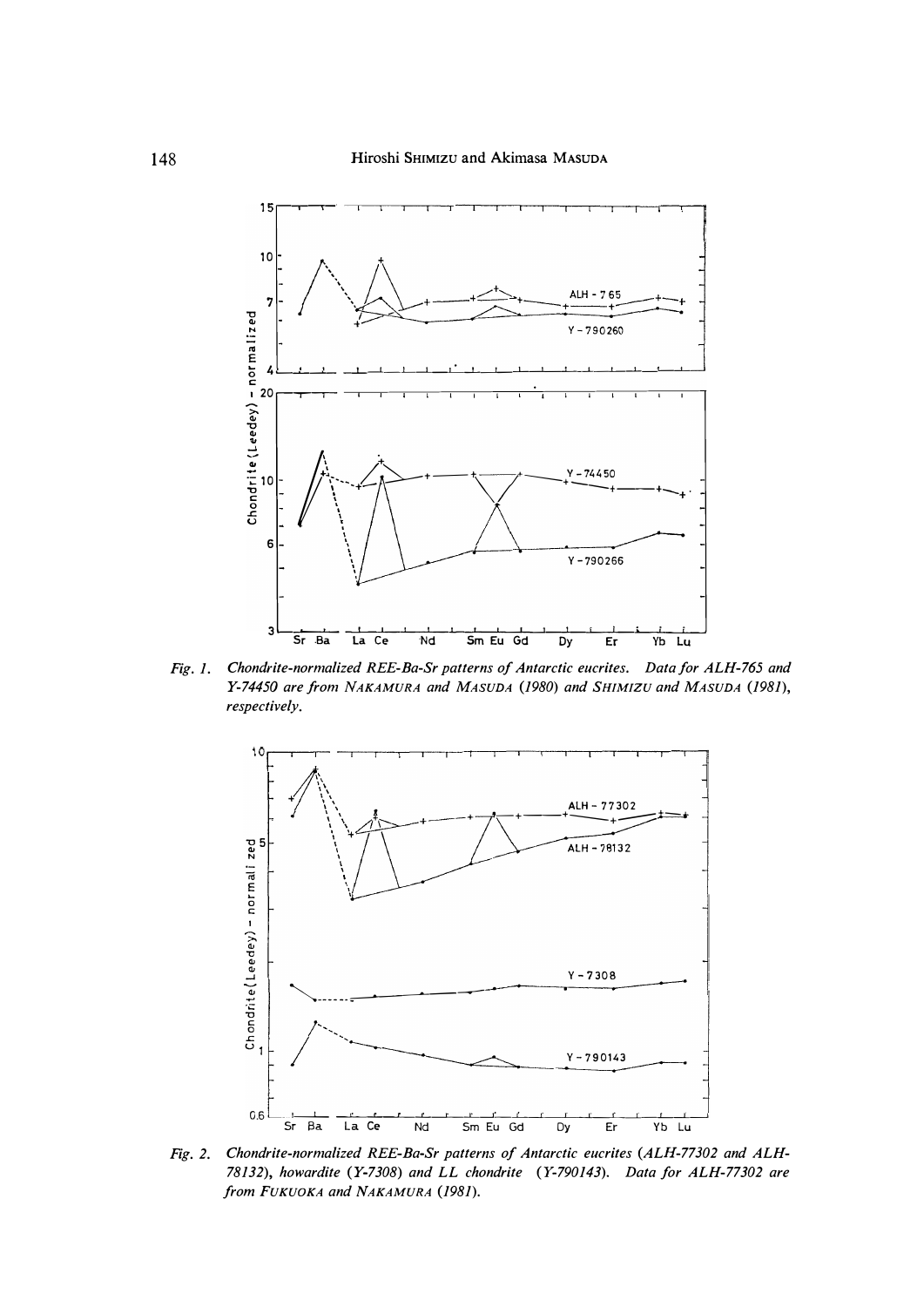

*Fig. 3. Chondrite-normalized REE-Ba-Sr patterns of whole rock, plagioclase fraction (d<2.85) and clinopyroxene fraction (d>3.33) of the Y-790266 eucrite.* 



*Fig. 4. Chondrite-normalized REE patterns of Pasamonte (this study) and Juvinas (NAKAMURA and MASUDA, 1980) eucrites.* 

nizable Ce anomaly or irregularity has been observed for two diogenites, one unique achondrite and all six of eucrites studied. On the other hand, according to the investigations published thus far and presented here, Ce anomaly is not observed for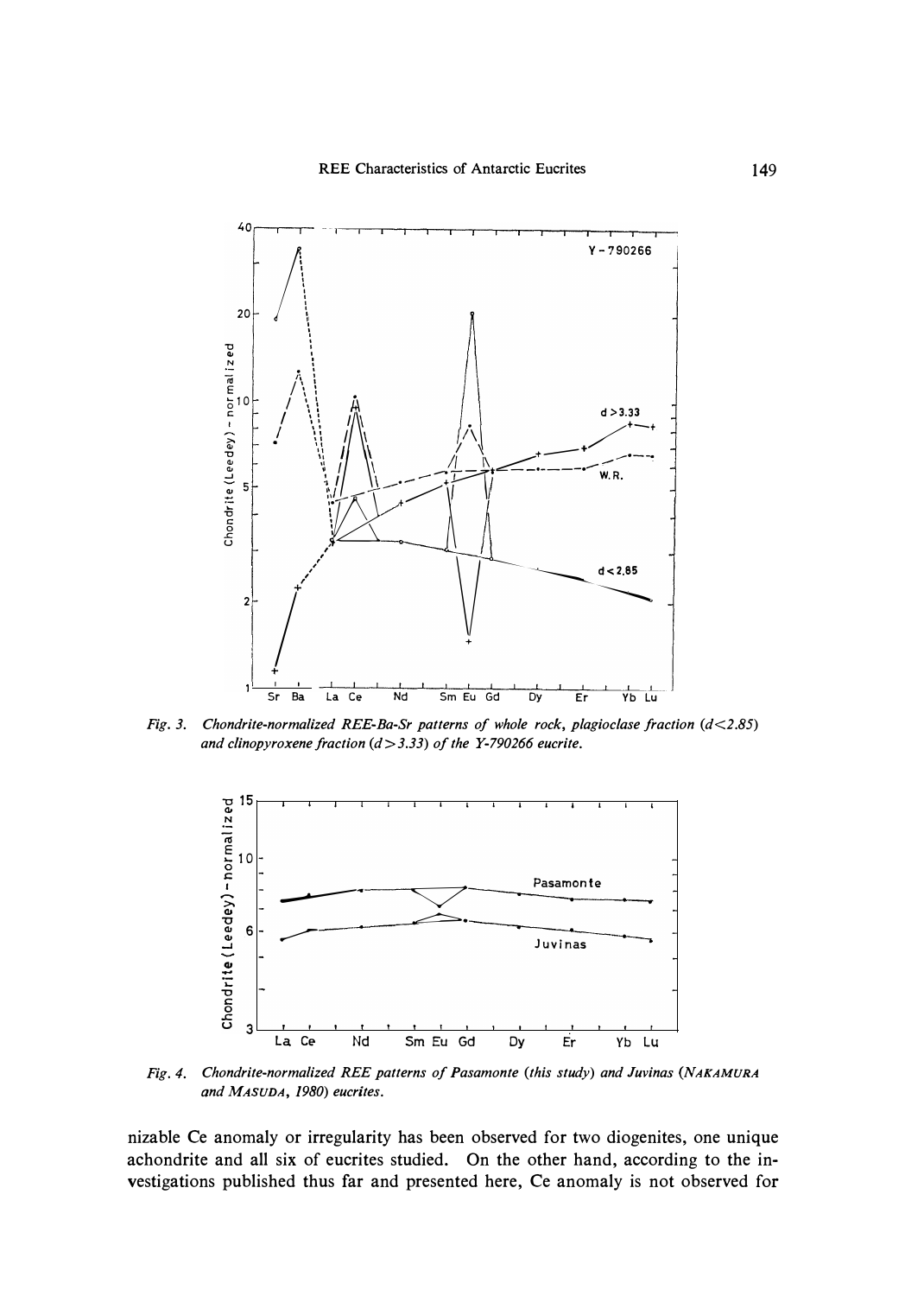|                                          |                | Ce deviation | Yb deviation |
|------------------------------------------|----------------|--------------|--------------|
| ALH-78132                                | eucrite        | 1.982        | 1.038        |
| Y-790260                                 | eucrite        | 1.249        | 1.043        |
| Y-790266                                 | eucrite        | 2.137        | 1.056        |
| Y-790266                                 | $d$ < 2.85     | 1.335        | 1.023        |
| Y-790266                                 | d > 3.33       | 2.562        | 1.089        |
| $Y - 74450^{1}$                          | eucrite        | 1.119        | 1.032        |
| $ALH-7652$                               | eucrite        | 1.433        | 1.043        |
| $ALH-77302^{3}$                          | eucrite        | 1.062        | 1.035        |
| Pasamonte                                | eucrite        | 0.976        | 1.010        |
| Juvinas <sup>2</sup>                     | eucrite        | 1.007        | 0.987        |
| $Y - 7308$                               | howardite      | 0.985        | 1.004        |
| Y-790143                                 | LL             | 0.997        | 1.025        |
| $Y - 743624$                             | L <sub>6</sub> | 0.993        | 0.985        |
| $ALH-7694$                               | L <sub>6</sub> | 0.997        | 1.018        |
| Barwise <sup>5</sup>                     | H <sub>5</sub> | 0.988        | 1.012        |
| Kirin <sup>6</sup>                       | H <sub>5</sub> | 1.033        | 1.018        |
| Peace $R$ iver <sup><math>6</math></sup> | L6             | 1.053        | 1.019        |

Table 2. Ce and Yb deviation factors (see text).

1) SHIMIZU and MASUDA, 1981. 2) NAKAMURA and MASUDA, 1980. 3) FUKUOKA and NAKAMURA, 1981. 4) SHIMIZU et al., 1979. 5) TAKAHASHI (unpublished data). 6) YONEDA (unpublished data).

non-Antarctic eucrites (e.g., SCHNETZLER and PHILPOTTS, 1969; GAST and HUBBARD, 1970).

Yb and Lu deviations from smoothness defined by other REE for Antarctic eucrites are not remarkable but clearly recognizable. This effect is observed as a sort of step-up discontinuity between Er and Yb. The degree of Yb deviation is also presented in Table 2. The value of the Yb deviation factor in this table is the ratio between the observed Yb value and the Yb value calculated by drawing a straight line between Er and Lu in the chondrite-normalized pattern. Yb deviation factors for six Antarctic eucrites are 1.03-1.05, while the values are 0.98-1.02 for the other nine meteorites in Table 2; these include Antarctic chondrites and a howardite, and non-Antarctic chondrites and eucrites. The Y-790266 meteorite has the highest Yb deviation factor (1.056). Moreover, the corresponding value for the clinopyroxene fraction of this eucrite is larger than that of the whole rock and the corresponding value of plagioclase fraction is smaller than that of the whole rock of Y-790266. These results for the Yb deviation of Y-790266 whole rock, clinopyroxene fraction and plagioclase fraction appear to be parallel with those for the Ce deviation of the same eucrite. Thus, the Ce deviation and Yb deviation seem to be related. It is probable that the same processes have caused the Ce anomaly and Yb and Lu deviations of the Antarctic eucrites. As seen in Figs. 1 and 2, chondrite-normalized values of Ba are larger than those of Sr for Antarctic eucrites. The Juvinas eucrite has similar normalized values for these two elements (TAKAHASHI, unpublished).

Several researchers have discussed the problem of the Ce deviation in meteorites. BOYNTON (1978) noted that the Ce anomaly observed for Allende inclusions could be caused in the outer zones of supernova with oxiding gas composition. NAKAMURA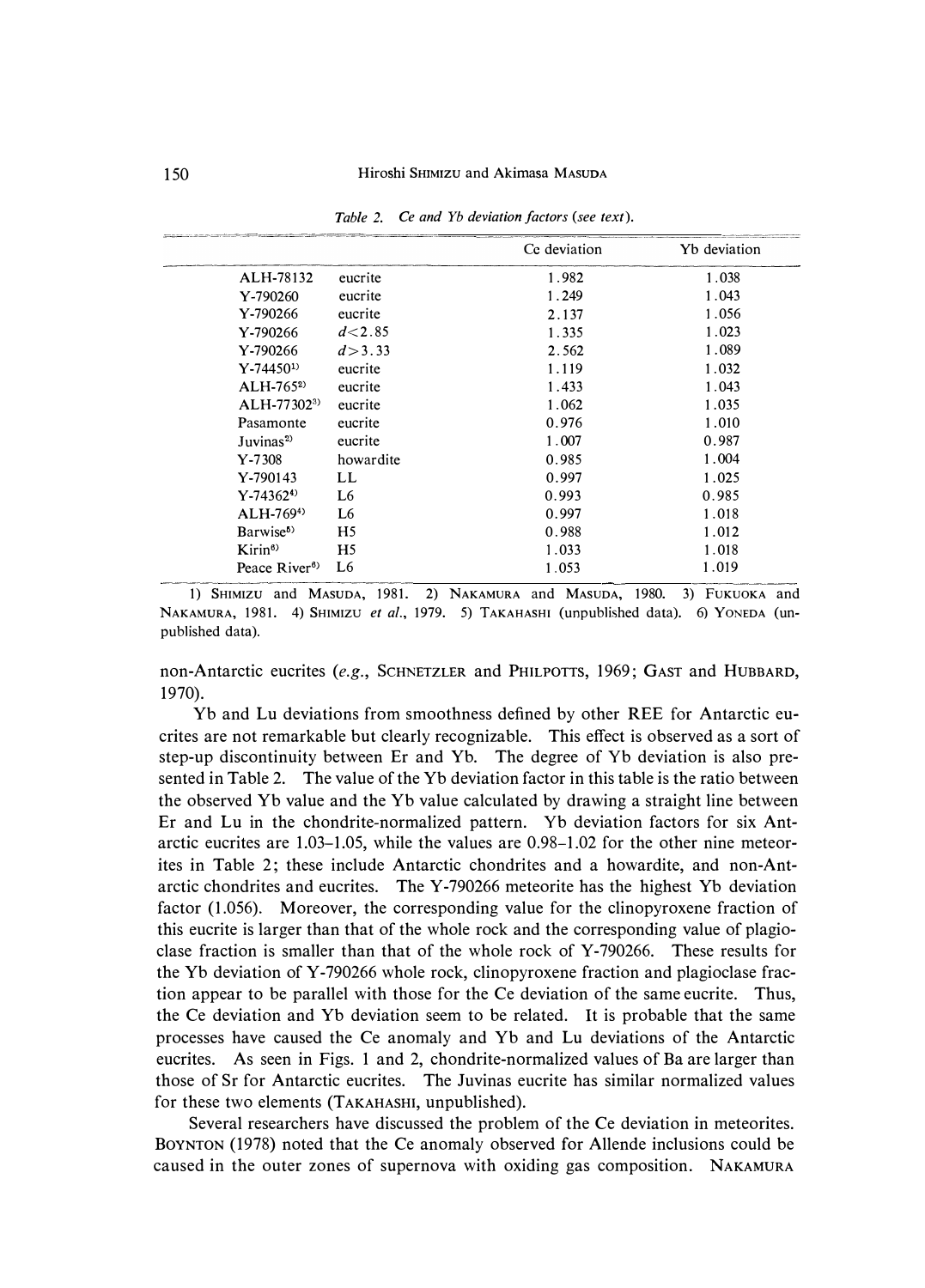**and MASUDA (1973a) showed a negative Ce anomaly (6-20%) for three fragments with relatively high La abundances from the Barwise chondrite (H5). They suggested that the observed REE fractionations for Barwise were due to pre-terrestrial processes rather than terrestrial contamination. MASUDA and TANAKA (1980) reported a negative Ce anomaly (51 %) for the Melrose-b howardite and stated that a specific Ce fractionation took place in less reducing parts or stages which occurred heterogeneously in the solar nebula. Generally, the following two possibilities will be considered to cause the Ce anomaly observed for the Antarctic eucrites: a pre-terrestrial fractionation and a terrestrial process. PATCHETT and TATSUMOTO (1980) carried out a Lu-Hf systematic study for the eucrites and showed that ALHA 77302 eucrite deviated from the isochron for other non-Antarctic eucrites, that is, Stannern, Nuevo Laredo, Bereda, Pasamonte, Sioux County, Juvinas, Serra de Mage, Moore County and Moama.**  They suggested that ALHA77302 lost Lu in the recent past, perhaps while embedded **for a long period in the Antarctic ice. According to a study of REE distribution in natural samples connected directly or indirectly to water, the behaviors of Yb and Lu appear to be irregular in some cases (MASUDA and IKEUCHI, unpublished). Moreover, a Ce anomaly is commonly observed for samples from the marine environment. Thus, chemical processes in the marine environment or hydrosphere may sometimes bring about a Ce anomaly and Yb and Lu irregularity. These considerations may lead us to an interpretation in terms of a terrestrial effect, that is, the reaction with the Antarctic ice. In this case, there can be two possibilities. As one possibility, it may be considered that Ce and Yb plus Lu have been added to the eucrites in question during their burial in ice. Alternatively, it is also conceivable that Ce, Yb and Lu were less leachable than other REE. However, if the Ce anomaly and Yb-Lu irregularity for Antarctic eucrites are due to a terrestrial effect, similar REE features should be observed for other Antarctic meteorites. However, such REE features are not observed for any Antarctic meteorite but eucrites. These results argue against the interpretation as a terrestrial effect and rather favor a pre-terrestrial fractionation. If the observed facts are to be explained as a terrestrial effect, they might imply either that the burial in Antarctic ice was longer for eucrites than for other meteorites, or that the REE other than Ce, Yb and Lu are more leachable for eucrites than for other meteorites. (If so, it is likely that Hf is less subject to loss than Lu is.) If fractionation occurred preterrestrially, it is considered that Antarctic eucrites were pieces of a single fall. Another possible explanation is that Antarctic eucrites happened to come from the same parts of the same parent body. But, for such interpretations favoring the pre-terrestrial effect, a question remains about how the variations in Ce anomaly and Yb-Lu irregularity are caused.** 

## **Acknowledgments**

**We are grateful to the National Institute of Polar Research, Japan for offering the Antarctic meteorites investigated and to Dr. B. MASON for the Pasamonte eucrite. We thank Mr. K. TAKAHASHI and Mr. S. YONEDA for allowing us to use their unpublished data. This work was supported in part by a Grant in Aid for Fundamental Scientific Research from the Ministry of Education, Science and Culture.**